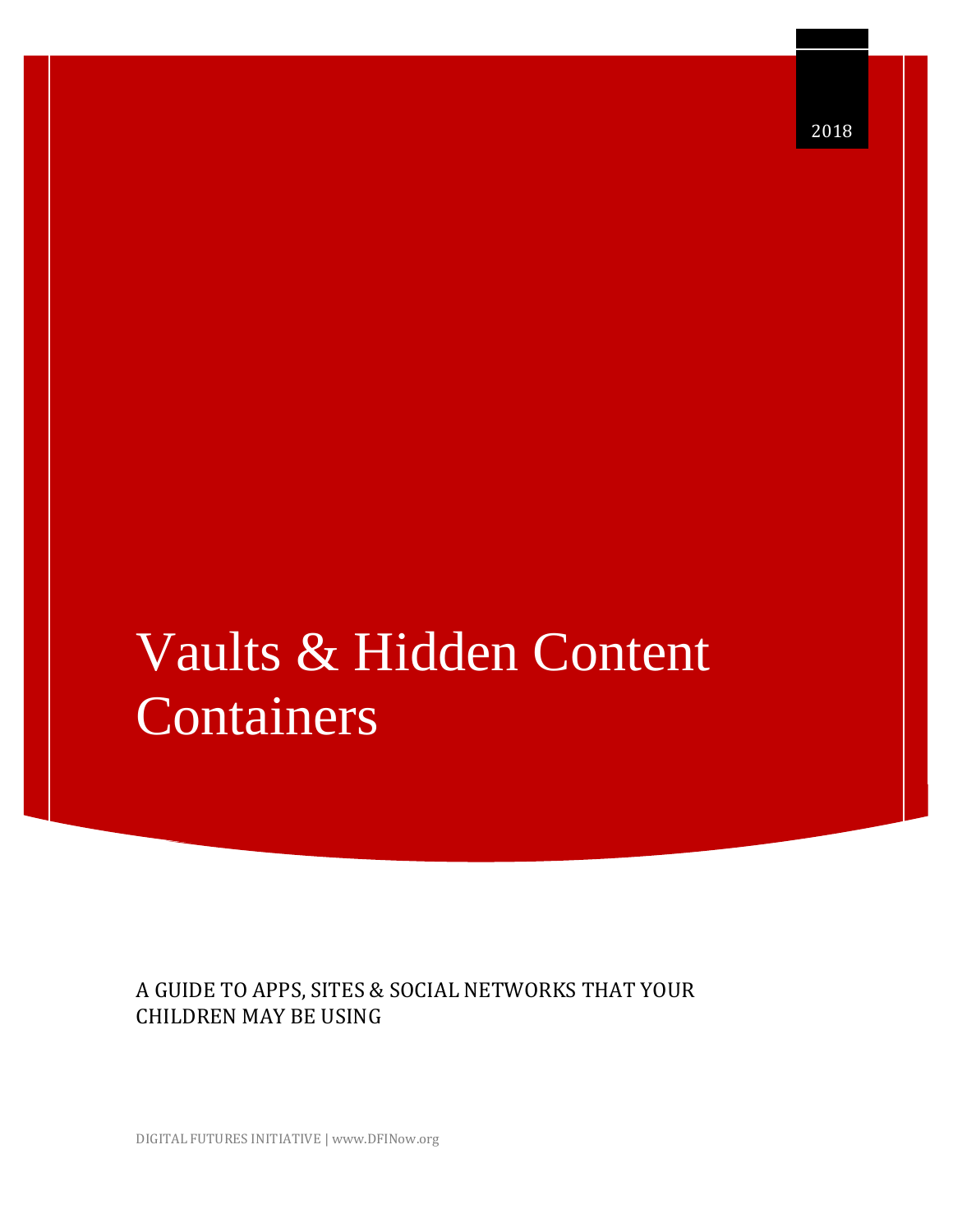

*Vaults & Hidden Containers*

# DIGITAL FUTURES INITIATIVE

Kids who have something to hide, will do just that. Vaults, Ghost apps or Hidden apps are designed to disguise themselves as a common app (Calculator, music, file manager, etc) but with the correct passcode – open the secret storage area. While there are hundreds of such apps across all the mobile device platforms, below is a sampling of the different types of more popular apps that kids are using today and what some look like on a device's screen.

## **Best Secret Folder**



An iOS App used if you don't want anyone to know what you downloaded. **Disguised as "My Utilities"** creating a covert place for photos. There is an "Intruder stopper" option that plays fake videos when opened. Will also auto-capture photos of anyone who tries to use the app without the proper password and record their location.

**Gallery Lock**



Android app used to hide photos is one of the top 10 sold on Google Play. App icon can be in "stealth mode" so it doesn't appear on the phone. It catches intruders photos after three failed attempts to enter the device.



### **Hide it Pro**

Hide it pro is a free app to hide your private photo, videos, apps or take secret notes. It is disguised as a fully functional audio manager. The program disappears from the recent apps list…..covering users' tracks.

**KeepSafe**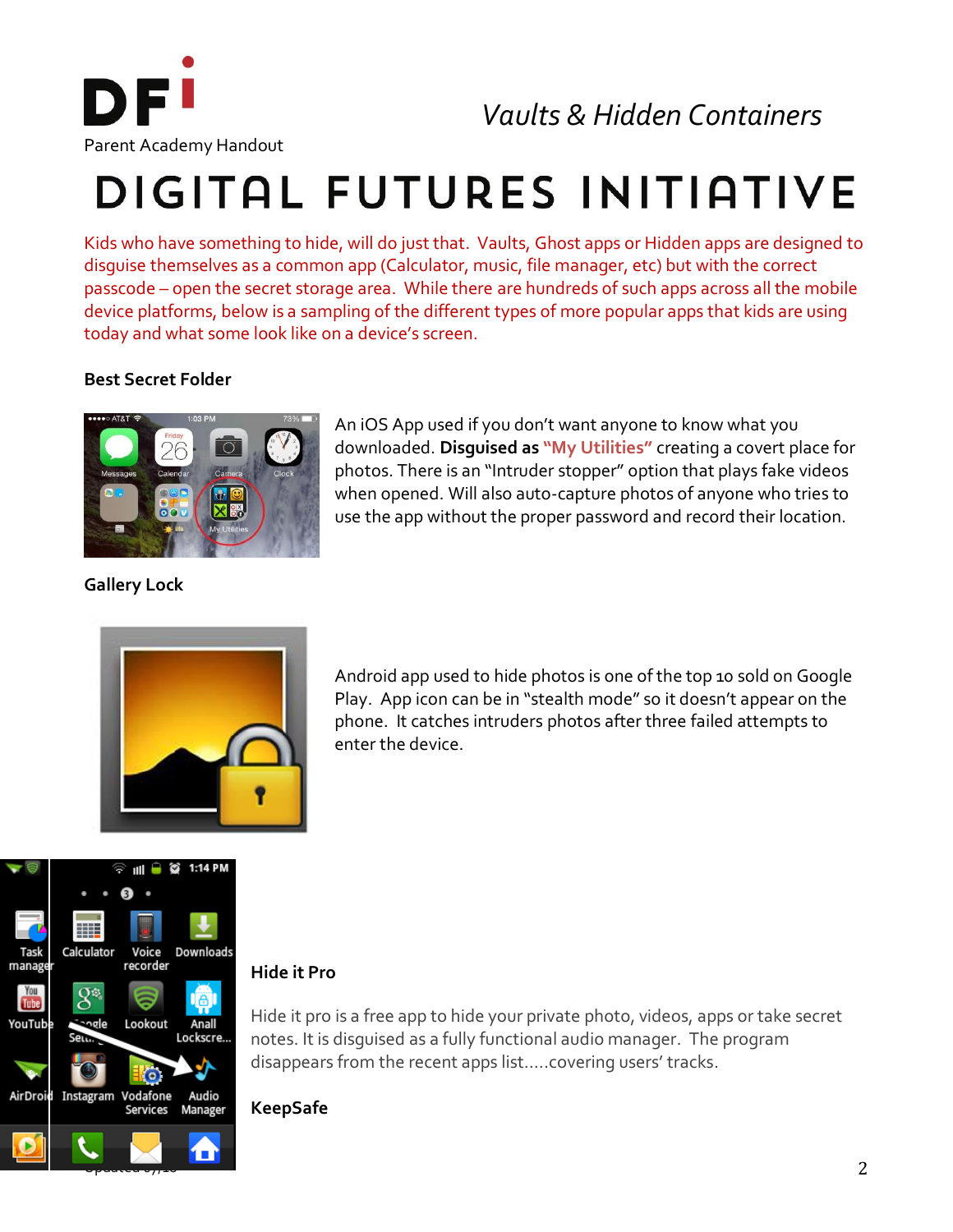

# *Vaults & Hidden Containers*



Android and iOS app with basic password protection for photos and videos. Capable of sending "self-destructiing" photos to others.

#### **KYMS**



Android and iOS app that hides photos, PDFs, Word Docs, Excel, PowerPoint, and text files. Disguised as a calculator. There is a "panic" feature that by placing hand over screen-closes the app.

#### **Photo Locker**



Android hidden photo & video app. It has 'stealth mode' that hides app in Android drawer.

# **Private Photo (Calculator%)**





It appears as a calculator, but by punching in a code you unlock the photos or videos hidden behind the calculator icon called Calculator%.

### **Private Photo Vault**



iOS app to import photos in albums and hide them behind a PIN lock. There is a decoy button that launches a different set of pictures. A reviewer says, "The decoy password feature is great. Let's say someone sees photo vault on your phone, and is like what is in that? You tell them the decoy password and it opens up to entire set of fake secret photos so people lose their curiosity."

#### **Poof**

Created to hide other apps on smartphone. Used to hide Snapchat or Whisper to prevent parents from